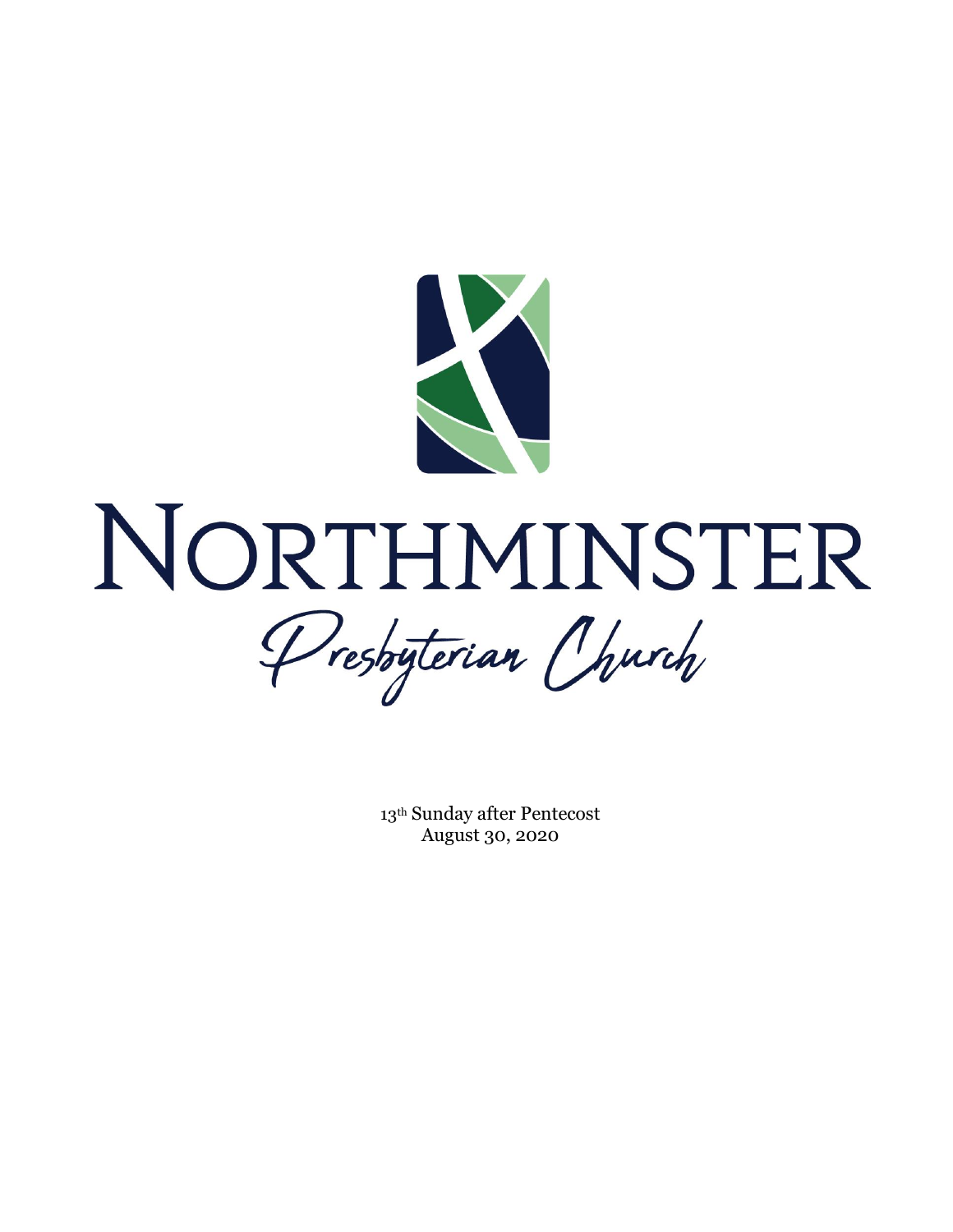#### **GATHERING**

Welcome

The grace of our Lord Jesus Christ be with you all. **And also with you.**

Prelude *Jesus, the Very Thought of Thee* arr. Lloyd Larson NPC Bell Choir

Dedicated to our beloved bell ringer and friend, Andy Weaver.

Opening Prayer

Call to Worship — based on Ephesians 1

All praise to God, the Father of our Lord Jesus Christ, who has blessed us with every spiritual blessing in the heavenly realms because we are united with Christ. **Even before God made the world, God loved us and chose us in Christ**

**to be holy and without fault in his eyes.**

## **God decided in advance to adopt us into a new family**

**by bringing us to himself through Jesus Christ.**

This is what God wanted to do, and it gave God great pleasure.

So we praise God for the glorious grace he has poured out on us who belong to his dear Son.

**God is so rich in kindness and grace**

**that God purchased our freedom with the life of Jesus**

**and forgave all our sins.**

**God has showered kindness on us,**

**along with all wisdom and understanding.**

| Hymn $#24$ | God Who Stretched the Spangled Heavens                                                                                                                                                                                                                                                                                                                                                                                                                                                                                                     |
|------------|--------------------------------------------------------------------------------------------------------------------------------------------------------------------------------------------------------------------------------------------------------------------------------------------------------------------------------------------------------------------------------------------------------------------------------------------------------------------------------------------------------------------------------------------|
|            |                                                                                                                                                                                                                                                                                                                                                                                                                                                                                                                                            |
| 5          | $in - fi - nite$ in<br>God.<br>who<br>stretched the<br>span – gled<br>$heav - ens$<br>time and place,<br>$-1y$<br>build-ings<br>Proud<br>mod – ern<br>$cit - ies,$<br>state $-1y$<br>rise<br>row<br>on row.<br>our<br>child-hood<br>We<br>worlds un-dreamed of<br>since the<br>of<br>have<br>ven – tured<br>our race;<br>ho<br>it<br>chal-lenge<br>each<br>far<br>$ri - zon$<br>beck – ons,<br>As<br>may<br>$a$ – new,<br>$\overline{\phantom{0}}$<br>us                                                                                   |
|            |                                                                                                                                                                                                                                                                                                                                                                                                                                                                                                                                            |
| 9          | flung the<br>ra - diance<br>through the<br>$si$ – lent<br>of<br>in<br>$burn - ing$<br>fields<br>space,<br>suns<br>$feel - ing$ ,<br>Yet their<br>blank, $un -$<br>$win$ - dows,<br>$be - low$ ,<br>stare<br>on<br>$can$ - yoned<br>streets<br>$wing - ing$<br>realms of space;<br>known the<br>of<br>through $un -$<br>trav - eled<br>$ec - sta$<br>sy<br>$\overline{\phantom{a}}$<br>$hon -oring$ you.<br>chil - dren<br>$serv - ing$<br>of<br>$a - tive$<br>pur - pose,<br>$\alpha$ <sup>-</sup> ers,<br>cre<br>$\overline{\phantom{a}}$ |
|            |                                                                                                                                                                                                                                                                                                                                                                                                                                                                                                                                            |
| 13         | chil - dren<br>like – ness,<br>share $in - ven - tive$<br>powers with<br>in<br>we,<br>your<br>your<br>you.<br>drift<br>no - ticed<br>the $cit - y's$<br>ebb<br>and<br>where<br>the<br>$lone - ly$<br>in<br>flow,<br>$un -$<br>of<br>se - crets<br>the<br>$yield - ing$<br>$un - i$<br>probed<br>the<br>at $-$ om,<br>$mag$ – ined<br>power,<br>rich<br>with<br>each $en - deav - or$<br>well<br>May<br>dreams prove<br>$prom - ise,$<br>be $-$ gun.<br>our                                                                                 |
|            |                                                                                                                                                                                                                                                                                                                                                                                                                                                                                                                                            |
|            | show<br>Great<br>$Cre - a - tor,$<br>still<br>$\text{crea} - \text{at} - \text{ing},$<br>what we<br>do.<br>us<br>yet<br>may<br>where they<br>$mean - ing$<br>lost<br>and<br>$\text{score} - \text{ly}$<br>$car - ing$<br>to<br>$pur - pose$<br>to<br>go.<br>life's<br>with<br>de<br>$\overline{\phantom{a}}$<br>$struc$ -tion<br>$um$ – phant<br>$fac - ing$<br>most tri<br>us<br>hour.<br>or<br>our<br>till<br>guide-ance<br>Great $Cre - a - tor$ ,<br>give<br>goals and<br><b>us</b><br>yours are<br>our<br>one.                        |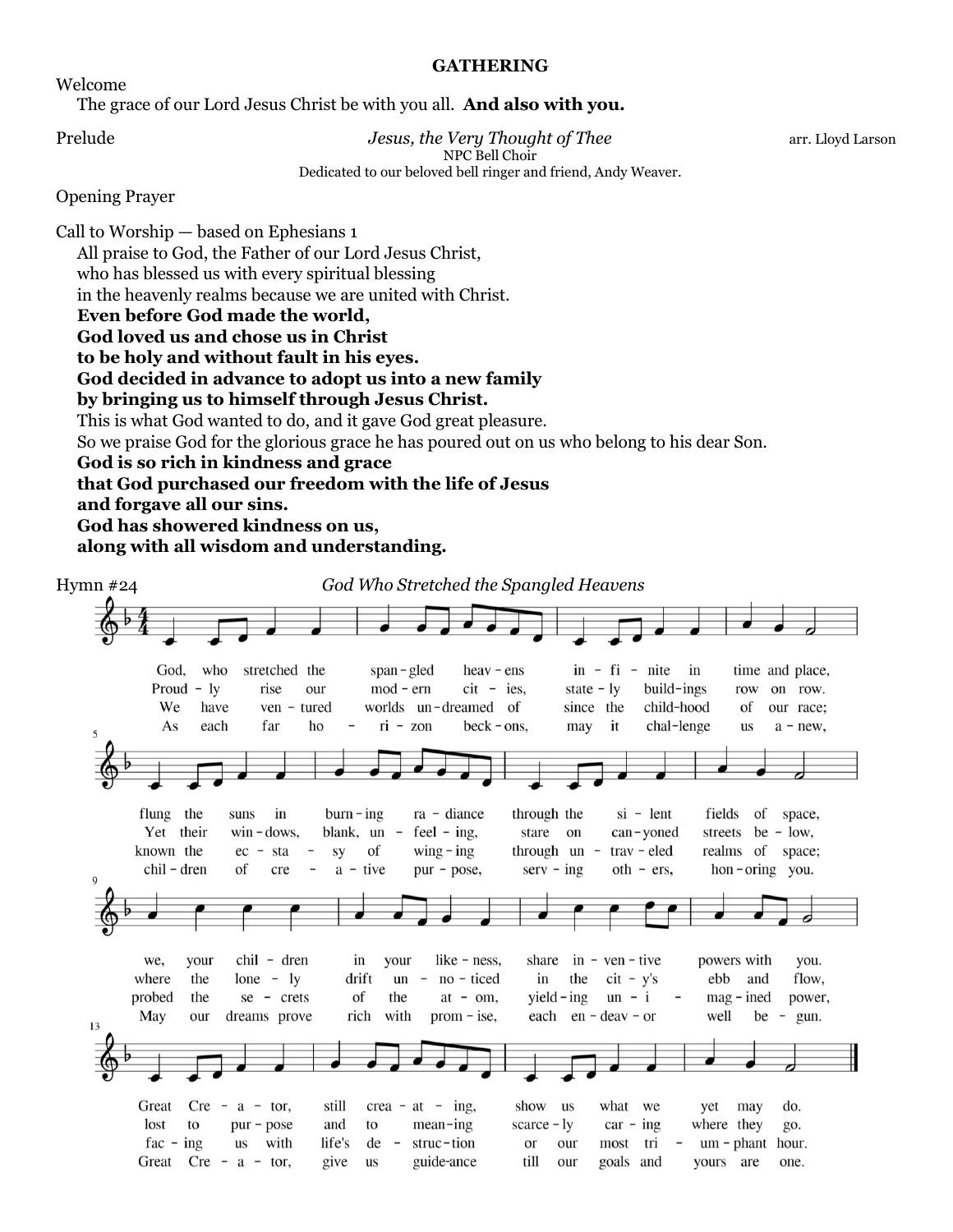Morning Prayers

Lord's Prayer

#### **LISTENING**

**Interlude** arr. Brent Olstad *Jesus Loves Me* arr. Brent Olstad **arrefugees** Edward Clark, saxophone

#### Sermon & Scripture Readings

#### **What have we learned during COVID-19 about Christian faith?**

#### **DEPARTING**



#### \*Affirmation of Faith The Apostles' Creed

**I believe in God the Father Almighty, Maker of heaven and earth, and in Jesus Christ His only Son our Lord; who was conceived by the Holy Ghost, born of the Virgin Mary, suffered under Pontius Pilate, was crucified, dead, and buried; he descended into hell; the third day he rose again from the dead; he ascended into heaven, and sitteth on the right hand of God the Father Almighty; from thence he shall come to judge the quick and the dead. I believe in the Holy Ghost, the holy catholic church; the communion of saints; the forgiveness of sins; the Resurrection of the body; and the life everlasting. Amen**

#### Benediction

Response Northumbria Community

**May the peace of the Lord Christ go with you, wherever he may send you. May he guide you through the wilderness, protect you through the storm. May he bring you home rejoicing at the wonders he has shown you. May he bring you home rejoicing, once again into our doors.**